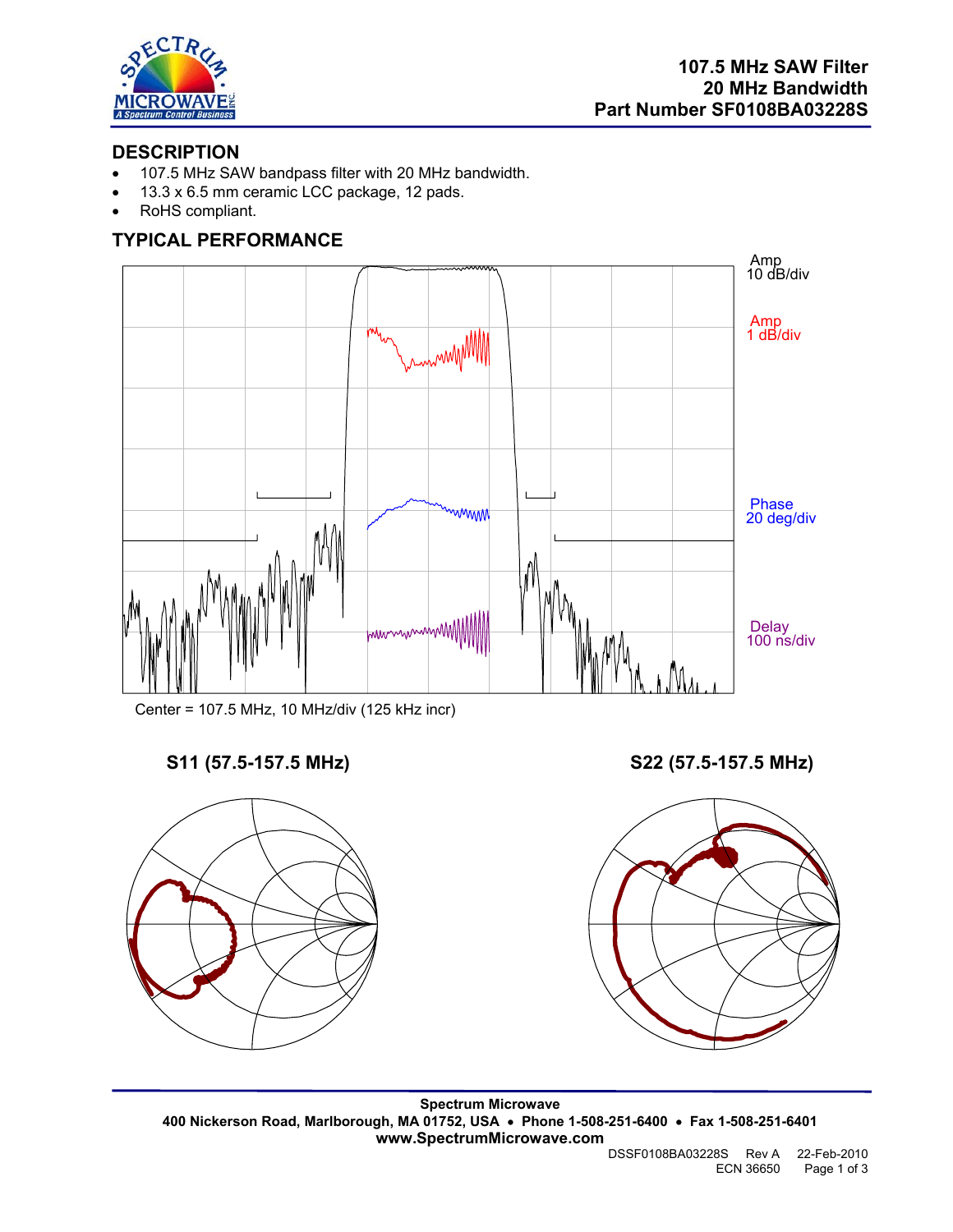

### **SPECIFICATION**

| <b>Parameter</b>                                    | <b>Min</b> | <b>Typ</b> | <b>Max</b> | <b>Units</b> |
|-----------------------------------------------------|------------|------------|------------|--------------|
| Center Frequency, F <sub>C</sub>                    |            | 107.5      |            | <b>MHz</b>   |
| Minimum Insertion Loss                              |            | 13.2       | 15         | dB           |
| Absolute Delay                                      | 0.6        | 0.73       | 0.8        | <b>us</b>    |
| Passband Ripple (97.5-117.5 MHz)                    |            | 0.8        | 1          | dB p-p       |
| Group Delay Deviation (97.5-117.5 MHz)              |            | 80         | 120        | ns p-p       |
| Lower 1 dB Frequency <sup>2</sup>                   |            | 95.9       | 97.5       | <b>MHz</b>   |
| Upper 1 dB Frequency                                | 117.5      | 118.9      |            | <b>MHz</b>   |
| 1 dB bandwidth $2$                                  | 20         | 22.6       |            | <b>MHz</b>   |
| 3 dB bandwidth <sup>2</sup>                         | 21.2       | 23.9       |            | <b>MHz</b>   |
| Relative Attenuation (20-79.5 MHz) <sup>2</sup>     | 45         | 50         |            | dB           |
| Relative Attenuation (79.5-91.5 MHz) <sup>2</sup>   | 38         | 42         |            | dB           |
| Relative Attenuation (123.5-128.2 MHz) <sup>2</sup> | 38         | 42         |            | dB           |
| Relative Attenuation (128.2-157.5 MHz) <sup>2</sup> | 45         | 50         |            | dB           |
| Relative Attenuation (157.5-185 MHz) <sup>2</sup>   | 40         | 44         |            | dB           |
| Relative Attenuation (185-245 MHz) <sup>2</sup>     | 32         | 35         |            | dB           |
| Relative Attenuation (245-450 MHz) <sup>2</sup>     | 40         | 45         |            | dB           |
| Source and Load Impedance                           | 50         |            |            | ohms         |
| <b>Temperature Coefficient of Frequency</b>         | -86        |            |            | ppm/°C       |

Notes: 1. Reference frequency. Computed as mean of the 3 dB frequencies. 2. All dB values are referenced to the insertion loss value.

## **MAXIMUM RATINGS**

| <b>Parameter</b>            |     | lla X |        |
|-----------------------------|-----|-------|--------|
| Storage Temperature Range   | -40 | 85    |        |
| Operating temperature range | -20 | 60    | $\sim$ |
| Input Power Level           |     |       | dRm    |

## **MATCHING CIRCUIT**



Notes:

- Recommend 2% or better tolerance matching components. Typical inductor Q=40.
- Optimum values may change depending on board layout. Values shown are intended as a guide only.

**Spectrum Microwave 400 Nickerson Road, Marlborough, MA 01752, USA** • **Phone 1-508-251-6400** • **Fax 1-508-251-6401 www.SpectrumMicrowave.com**